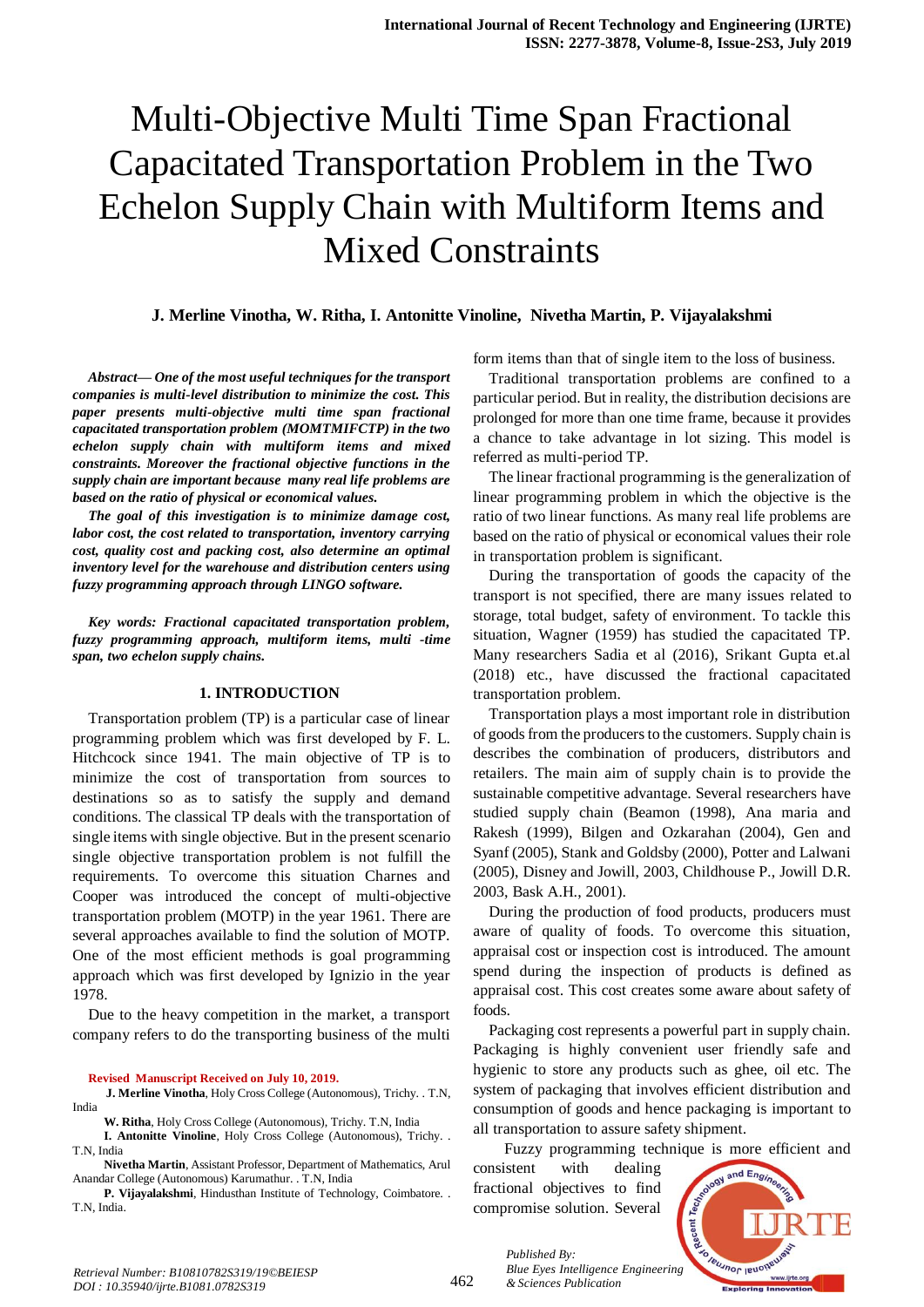# **MULTI-OBJECTIVE MULTI TIME SPAN FRACTIONAL CAPACITATED TRANSPORTATION PROBLEM IN THE TWO ECHELON SUPPLY CHAIN WITH MULTIFORM ITEMS AND MIXED CONSTRAINTS**

researchers have used fuzzy programming technique to solve MOCTP with fractional

objectives ( Srikant Gupta et.al 2018).

According to the best of our knowledge none of the authors have discussed fractional objectives in supply chain.

This paper presents multi-objective multi time span fractional capacitated transportation problem (MOMTMIFCTP) in the two echelon supply chain with multiform items and mixed constraints.

The aim of the proposed model is to provide an optimal quantity of goods should be kept in ware house and distribution centers and also minimizing the total cost of the entire supply chain. Also this proposed model is applied for one of the leading ghee company as a case study to determine the optimal inventory level in warehouse, optimal quantity of items transferred from warehouse to distribution centers, distribution centers to retailers and the optimal inventory at distribution centers.

The summary of the research as follows: in section 2 Description of the problem, assumptions and notations are presented. In section 3 formulation of multi-objective, multi-form, multi time span fractional capacitated transportation problem in the two echelon supply chain with mixed constraint are discussed. In section 4 solution methodology is discussed. In section 5 an industrial case for implementing the feasibility of applying the proposed approach to real situations is presented. Results and conclusion are given in sections 6 and 7.

# **2. DESCRIPTION OF THE PROBLEM, ASSUMPTIONS AND NOTATIONS:**

The suggested model is a MOMTMIFCTP with mixed constraint model where NW warehouses, ND distribution centers and Nr retailers with limited capacities. In this model, multi item is distributed from the distribution centers to retailers according to their demand for every period and will be used as the quotation for distribution centers to transfer stocks from them to retailers in a particular time span t. The aim of this approach is to minimize the damage cost, labour cost , the cost related to transportation with inventory carrying cost, and cost related to quality, packing cost.

The following list of assumptions is the basics for this study's mathematical programming model.

1. Few objectives are of fraction types and other objectives are linear in nature.

2. The cost of transportation is depended on the number of products.

3. Charge of packing is directly related to the product and type of the package material.

4. There is limited availability of the products in the warehouse and distribution centers. Following notations are used in this study.

#### *Index set*

| m Ware houses          | $m = 1, 2, $ Nw   |
|------------------------|-------------------|
| n Distribution centers | $n = 1, 2, , N_D$ |
| 1 Retailers            | $l = 1, 2 N_{R}$  |
| u product type         | $u = 1, 2Npr$     |
| v Time span            | $v = 1, 2,  T$    |
| w stages               | $w = 1.2$ .       |

## *Objective function:*

*TCv*<sup>1</sup> Total cost in the first stage.

*TCv*<sup>2</sup> Total cost in the second stage.

 $TC_v$  Total cost in time span v is equal to sum of  $TC_{v1}$ and  $TC_{v2}$ .

# *Decision Valuables:*

 $IW_{vum} \rightarrow$ Level of inventory of u<sup>th</sup> product in MOMTMIFCTP by  $m<sup>th</sup> WH$  in time span v.

 $TW_{vumm} \rightarrow$ Units distributed of u product in MOMTMIFCTP from  $m<sup>th</sup> WH$  to nth DC in time span v.

 $ID_{\text{van}} \rightarrow$  Inventory level of u product in MOMTMIFCTP in  $i<sup>th</sup>$  DC in time span v.

 $TD_{\text{vunl}} \rightarrow$ Units distributed of u<sup>th</sup> product in MOMTMIFCTP from  $j<sup>th</sup> DC$  to  $r<sup>th</sup> RT$  in time span v.

*Parameters:*

*a*  $\textit{ICW}_{\textit{vum}}^{a}$   $\rightarrow$  Actual unit cost of carrying the inventory of u<sup>th</sup> product in MOMTMIFCTP by m<sup>th</sup> WH in time span v.

*s*  $ICW_{\text{vum}}^s \to$  Standard unit cost of carrying the inventory u<sup>th</sup> product in MOMTMIFCTP by m<sup>th</sup> WH in time span v.

 $TCW^a_{vumm} \rightarrow$  Actual cost of transportation of u<sup>th</sup> product in MOMTMIFCTP from  $m<sup>th</sup>$  WH to nth DC in time span v.

 $TCW^s_{vumm} \rightarrow$ Standard unit transportation cost of u<sup>th</sup> product in MOMTMIFCTP from  $m<sup>th</sup>$  WH to  $n<sup>th</sup>$  DC in time span v.

 $Q_{vumm} \rightarrow$ Quality testing cost of u<sup>th</sup> product in MOMTMIFCTP from  $m<sup>th</sup>$  WH to  $n<sup>th</sup>$  DC in time span v.

 $y_{vumm} \rightarrow$  Purity level of u<sup>th</sup> product in MOMTMIFCTP from  $m<sup>th</sup> WH$  to  $n<sup>th</sup> DC$  in time span v.

 $PC_{vum} \rightarrow$ Packing charge of u<sup>th</sup> product in MOMTMIFCTP by  $m<sup>th</sup>$  WH in time span v.

 $dw_{vumm} \rightarrow$ Damage cost of u<sup>th</sup> product in MOMTMIFCTP from  $m<sup>th</sup> WH$  to  $n<sup>th</sup> DC$  in time span v.

 $LW_{vumm} \rightarrow$ Labor cost of u<sup>th</sup> product in MOMTMIFCTP from  $m<sup>th</sup> WH$  to  $n<sup>th</sup> DC$  in time span v.

*a*  $\textit{ICD}_{\textit{van}}^a \rightarrow \textit{Actual}$  unit cost of carrying the inventory of uth product in MOMTMIFCTP by  $n<sup>th</sup>$  DC in

*& Sciences Publication* 

*Published By:*

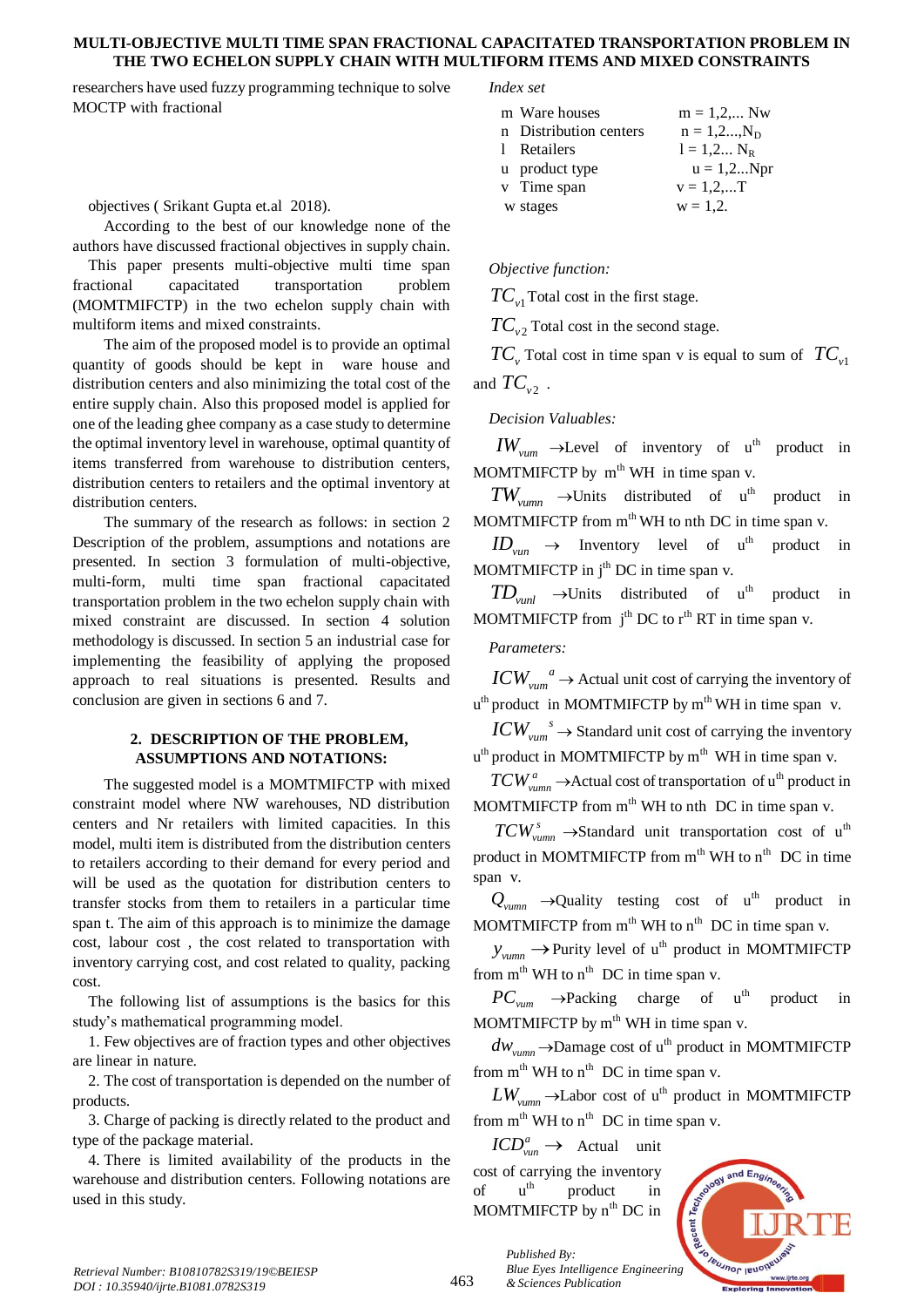time span v.

*s*  $\mathit{ICD}_{\mathit{van}}^s \to$  Standard unit cost of carrying the inventory of  $u<sup>th</sup>$  product in MOMTMIFCTP by  $n<sup>th</sup>$  DC in time span v.

 $TCD_{vuml}^a \rightarrow$  Actual cost of transportation of u<sup>th</sup> product in MOMTMIFCTP from  $n^{th}$  DC to  $l^{th}$  RT in time span v.

 $TCD_{vunl}^{s} \rightarrow$  Standard cost of transportation of u<sup>th</sup> product in MOMTMIFCTP from nth DC to  $l<sup>th</sup>$  RT in time span v.

 $dD_{\textit{vunl}} \rightarrow$  Damage cost of u<sup>th</sup> product in MOMTMIFCTP from nth DC to  $l<sup>th</sup> RT$  in time span v.

 $LD_{\text{vunl}} \rightarrow$  Labor cost of u<sup>th</sup> product in MOMTMIFCTP from nth DC to  $l^{\text{th}}$  RT in time span v.

 $FD_{van} \rightarrow$  Forecasted demand of u<sup>th</sup> product in MOMTMIFCTP of  $n<sup>th</sup>$  DC in time span v.

 $AD_{van} \rightarrow$  Actual demand u<sup>th</sup> product in MOMTMIFCTP of n<sup>th</sup> DC in time span v.

 $D_{uvl} \rightarrow$  Demand of u<sup>th</sup> product in MOMTMIFCTP of  $r<sup>th</sup>$ RT in time span v.

 $C_{vm} \rightarrow$  Capacity of u<sup>th</sup> warehouse in time span v.

 $C_{vn} \rightarrow$  Capacity of n<sup>th</sup> distribution centre in time span v.

 $C_{vl} \rightarrow$  Capacity of 1<sup>th</sup> retailer in time span v.

 $RW_{vumm} \rightarrow$  Maximum restrictions on the amount of quantity to be transported from warehouse m to distribution center n in time time span v.

 $RD$ <sub>*vunl*</sub>  $\rightarrow$  Maximum restrictions on the amount of quantity to be transported from distribution center n to particular retailer.

#### **3. PROBLEM FORMULATION**

The diagrammatic representation of the proposed model for the time span t is shown in Fig: 1



The imprecise objective functions for the first stage are expressed as

$$
Min F_{1} = \sum_{m=1}^{N_{w}} \sum_{n=1}^{N_{D}} TW_{vumm} dW_{vumm}
$$
\n
$$
Min F_{2} = \sum_{m=1}^{N_{w}} \sum_{n=1}^{N_{D}} TW_{vumm} LW_{vumm}
$$
\n
$$
Min F_{3} = \sum_{m=1}^{N_{w}} \sum_{n=1}^{N_{Dr}} TW_{vum} ICW_{vum}
$$
\n
$$
Min F_{4} = \sum_{m=1}^{N_{w}} \sum_{u=1}^{N_{pr}} TW_{vum} ICW_{vum}
$$
\n
$$
ICW_{vum} \sum_{m=1}^{N_{w}} \sum_{n=1}^{N_{Dr}} TW_{vumm}
$$
\n
$$
Min F_{4} = \sum_{m=1}^{N_{w}} \sum_{n=1}^{N_{D}} \sum_{n=1}^{N_{pr}} TW_{vumm} PC_{vum} + \sum_{m=1}^{N_{w}} \sum_{n=1}^{N_{D}} \sum_{u=1}^{N_{pr}} Q_{vumm} FD_{vum} \frac{(1 - y_{vumm})}{y_{vumm}}
$$

where  $dw_{vumm}$ ,  $LW_{vumm}$ ,  $PC_{vum}$ ,  $FD_{vun}$ ,  $Q_{vumm}$  denote the fuzzy cost coefficient.

The following are the constraints of the stage -I

1. The sum of the units of uth product from a WH to all DC

should satisfy the warehouse inventory for a time span v.  
\n
$$
\sum_{n=1}^{N_D} TW_{vamm} \leq IW_{vumm} \cdot m = 1, 2...N_w, u = 1, 2...N_p \cdot \dots \cdot (4.1)
$$
\n2. 
$$
\sum_{u=1}^{N_{pr}} IW_{vum} \leq C_{vm}
$$
 (ie) The sum of inventory at

warehouse should be less than or equal to the warehouse capacity in time span v.

capacity in time span v.  
\n
$$
\sum_{u=1}^{N_W} TW_{vumm} \ge FD_{vum}, u = 1, 2, ...N_p, n = 1, 2...N_p \dots (4.2)
$$

3. The sum of the units of product u transferred from all warehouse to a particular distribution center should be greater than or equal to the imprecise forecasted demand of

that particular distribution center n in time span v.  
\n
$$
\sum_{u=1}^{N_W} TW_{vumm} \ge FD_{vum}, u = 1, 2, \dots N_{pr}, n = 1, 2 \dots N_D \dots (4.3)
$$

4. The total distribution centers imprecise forecasted demand for a time span v should be less than or equal to all warehouse inventory of product u, in that particular time span

$$
\sum_{m=1}^{N_W} \sum_{n=1}^{N_{pr}} TW_{vumm} \leq C_{vn}, n = 1, 2...N_D \qquad \qquad \dots (4.4)
$$

5. The total number of units transferred from all warehouse to a particular distribution center should be less

than or equal to that distribution center capacity  
\n
$$
\sum_{m=1}^{N_w} \sum_{n=1}^{N_{pr}} TW_{vumm} \leq C_{vn}, n = 1, 2...N_D
$$
\n...(4.5)

6. The units distributed of product p from warehouse m to distribution centre n in time span v is less than or equal to maximum restrictions on the amount of quantity to be distributed from warehouse to particular distribution centers.

$$
0 \le TW_{vumm} \le RW_{vumm} \qquad \qquad \dots (4.6)
$$

*Stage-II:* 

*Published By:*

*& Sciences Publication* 

The objective functions for the second stage are expressed as follows:

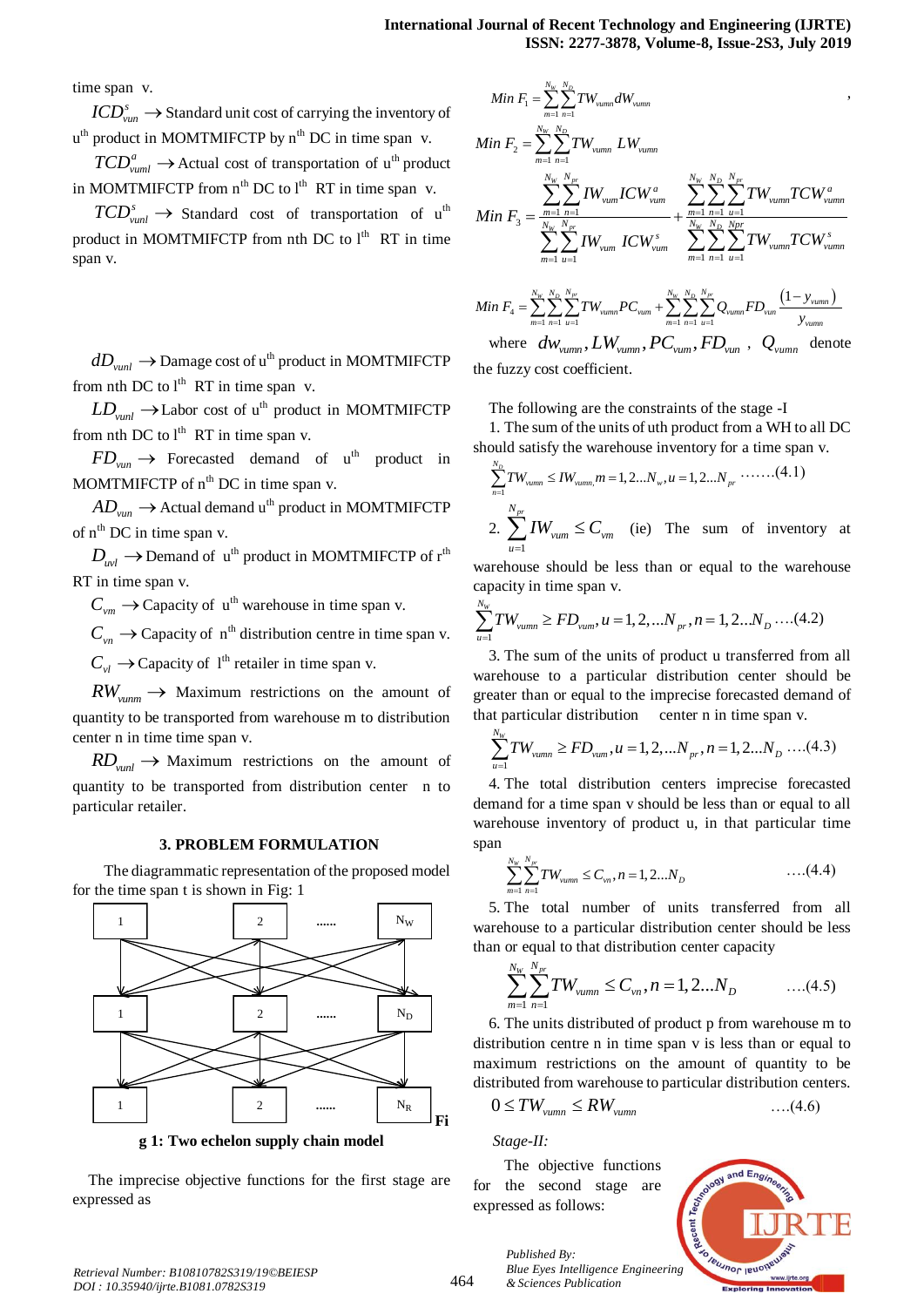#### **MULTI-OBJECTIVE MULTI TIME SPAN FRACTIONAL CAPACITATED TRANSPORTATION PROBLEM IN THE TWO ECHELON SUPPLY CHAIN WITH MULTIFORM ITEMS AND MIXED CONSTRAINTS**

$$
Min F_{1} = \sum_{n=1}^{N_{D}} \sum_{l=1}^{N_{r}} TW_{vunl} dD_{vunl} \qquad , \qquad Min F_{2} = \sum_{n=1}^{N_{D}} \sum_{l=1}^{N_{r}} TW_{vunl} LD_{vunl}
$$
\n
$$
Min F_{3} = \sum_{n=1}^{N_{D}} \sum_{u=1}^{N_{pr}} ID_{vunl} ICD_{vunl}^{a} + \sum_{n=1}^{N_{D}} \sum_{l=1}^{N_{r}} \sum_{u=1}^{N_{pr}} TD_{vunl} TCD_{vunl}^{a}
$$
\n
$$
\sum_{n=1}^{N_{D}} \sum_{u=1}^{N_{pr}} ID_{vunl} ICD_{vunl}^{s} + \sum_{n=1}^{N_{D}} \sum_{l=1}^{N_{r}} \sum_{p=1}^{N_{pr}} TD_{vunl} TCD_{vunl}^{s}
$$

where  $dD_{\text{tpir}}$ ,  $LD_{\text{tpir}}$  denote the fuzzy cost coefficients.

# *The constraints of stage-II are as follows:*

1. The inventory of product p at a particular distribution center at the end of stage one is equal to the difference between total number of units received from all warehouse by that distribution center and the actual demand of that particular distribution center in time span t.

$$
ID_{\text{van}} = \sum_{j=1}^{N_{\text{W}}} TW_{\text{vumm}} - AD_{\text{vuj}, l=1,2...N_{\text{pr}}} \quad \dots (5.1)
$$

(If this value is negative  $ID_{van} = 0$ ).

2. The sum of units of product u transferred from all distribution centers to a Particular retailer should be greater than or equal to the demand of that particular retailer in time span v.

$$
\sum_{n=1}^{N_D} T D_{\text{vunl}} \ge D_{\text{vul}}, u = 1, 2, \dots N_{\text{pr}}, l = 1, 2, \dots N_{\text{r}} \dots (5.2)
$$

3. The sum of units of product P transferred from a particular distribution center to all retailers should be less than or equal to the actual demand of that particular

distribution center in time span v.  
\n
$$
\sum_{n=1}^{N_D} TD_{vunt} \le AD_{vun}, n = 1, 2....N_D, u = 1, 2....N_{pr} \dots (5.3)
$$
 (5)

4. The total number of units transferred from all distribution centers to a particular retailer should be less than

or equal to that retailer capacity.  
\n
$$
\sum_{n=1}^{N_D} \sum_{u=1}^{N_{pr}} TD_{vunl} \leq C_{vl}, l = 1, 2...N_{pr} \qquad \dots (5.4)
$$

5. The units distributed of product P from distribution center n to retailer l in time span v is less than or equal to maximum restrictions on the amount of quantity to be transported from distribution center to particular retailer

$$
0 \leq TD_{\text{vunl}} \leq RD_{\text{vunl}} \qquad \qquad \dots (5.5)
$$

#### **5. SOLUTION METHODOLOGY**

The proposed model of MOMTMIFCTP can be converted into single objective problem by using the fuzzy programming approach.

The membership function for the  $K^{th}$  objective function in<br>  $\vdots$  first stage is given below:<br>  $\begin{cases} 1 & \text{if } F_k(TW) \leq LB_k \end{cases}$ the first stage is given below:

$$
\mu_k (F_k(TW)) = \begin{cases}\n1 & \text{if } F_k(TW) \le L B_k \\
\frac{UB_k - F_k(TW)}{UB_k - LB_k} & \text{if } LB_k \le F_k(TW) \le UB_k \\
0 & \text{if } F_k(TW) \ge UB_k\n\end{cases}
$$

Where  $UB_k$  and  $LB_k$  are the upper and lower tolerance limit. Now, the equivalent linear model as follows.

$$
Max D(\mu) = \sum_{k=1}^{K} \mu_k(F_k(TW))
$$

Subject to

Subject to  
\n
$$
\mu_k (F_k(TW)) = \frac{UB_k - F_k(TW)}{UB_k - LB_k}, k = 1, 2...K
$$

and (5)

and (5)  
\n
$$
0 \le \mu_k \ (F_k(TW)) \le 1, k = 1, 2...K
$$

The membership function for the  $K^{th}$  objective function in the second stage is given below:

the second stage is given below:  
\n
$$
\mu_k (F_k(TD)) = \begin{cases}\n1 & \text{if } F_k(TD) \leq LB_k \\
\frac{UB_k - F_k(TD)}{UB_k - LB_k} & \text{if } LB_k \leq F_k(TD) \leq UB_k \\
0 & \text{if } F_k(TD) \geq UB_k\n\end{cases}
$$

where  $UB_k$  and  $LB_k$  are the upper and lower tolerance limit.

Now, the equivalent linear model as follows.

$$
Max D(\mu) = \sum_{k=1}^{K} \mu_k(F_k(TD))
$$

Subject to

eject to  
\n
$$
\mu_k (F_k(TD)) = \frac{UB_k - F_k(TD)}{UB_k - LB_k}, k = 1, 2...K
$$

and  $(5)$ 

 $0 \leq \mu_k$  ( $F_k(TD) \leq 1, k = 1,2...K$ 

D is called a fuzzy achievement function or fuzzy decision function. This is a single objective optimization problem which can be solved by using LINGO software.

# **5. IMPLEMENTATION AND COMPUTATIONAL ANALYSIS**

One of the leading ghee company located in Tamil Nadu is chosen for the application of the proposed methodology. This paper focuses only on the transportation of the ghee which is coming in two different packs such as Retailer pack and Bulk pack. We have considered the forecasted demand for these two products in two different time periods. The company has planned to frame a mathematical model to minimize the damage cost, labor cost, the cost related to transportation, inventory carrying cost, and the cost related to packing cost, quality cost in the supply chain by optimizing the inventory levels at warehouse and distribution centers. This research assumes the same damage cost, labor cost, Inventory carrying cost and packaging cost for all the two products in two different time spans.

The following data is collected for substantiate the above developed model.

Let us consider problem of two types products to be transported from one warehouse to three DC and then it distributed to four different retailers in two time periods.

The input data for warehouse distribution centers and retailers are given in tables 1-13.

**Table: 1 Inputs for WH:**

*Published By:*

*& Sciences Publication* 



*Retrieval Number: B10810782S319/19©BEIESP DOI : 10.35940/ijrte.B1081.0782S319*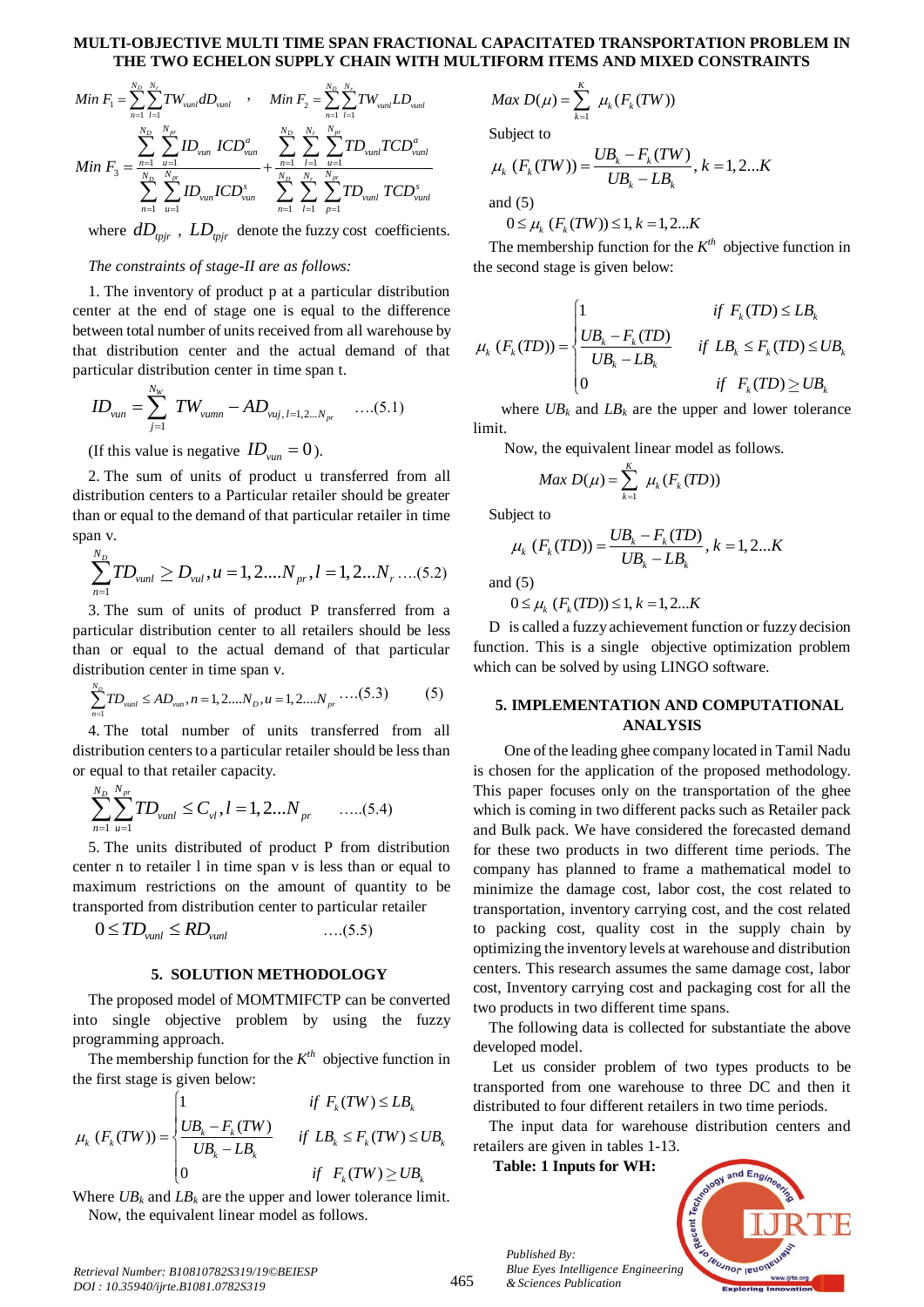|                | Inventory carrying cost<br>$\text{Rs} \frac{1.2}{1.2}$ /kg<br>per unit in Rs |                |      |                                |                |                                                       |                          |                |                |              | Table:8 Unit transportation cost from DC to RT in Rs |                |                           |                                                     |      |                |
|----------------|------------------------------------------------------------------------------|----------------|------|--------------------------------|----------------|-------------------------------------------------------|--------------------------|----------------|----------------|--------------|------------------------------------------------------|----------------|---------------------------|-----------------------------------------------------|------|----------------|
|                |                                                                              |                |      |                                |                |                                                       | 1.3                      |                | DC/RT          |              | R1                                                   | R <sub>2</sub> |                           | R <sub>3</sub>                                      |      | R4             |
|                | warehouse capacity in                                                        |                |      |                                |                |                                                       | 7,00,000                 |                |                |              |                                                      |                |                           |                                                     |      |                |
| units          | Packing charge                                                               |                |      |                                | Retailer       |                                                       | $\mathbf{1}$             |                | D <sub>1</sub> |              | 0.02                                                 | 0.04           |                           | 0.4                                                 |      | 0.2            |
|                |                                                                              |                |      |                                | <b>Bulk</b>    |                                                       | 3                        |                |                |              | 0.01                                                 | 0.03           |                           | 0.3                                                 |      | 0.1            |
|                |                                                                              |                |      |                                |                |                                                       |                          |                | D2             |              | 0.3                                                  | 0.3            |                           | 0.004                                               |      | 0.2            |
|                |                                                                              |                |      |                                |                | Table: 2 Unit cost of transportation from WH to DC in |                          |                |                |              | 0.2                                                  |                |                           |                                                     |      |                |
| Rs.            |                                                                              |                |      |                                |                | D <sub>3</sub>                                        |                          |                | 0.2            |              | 0.003<br>0.3                                         |                | 0.1                       |                                                     |      |                |
|                |                                                                              |                |      | Transportation cost in Rs from |                |                                                       | DC                       |                |                |              | 0.2                                                  | 0.18           |                           |                                                     |      | 0.01           |
| WH to          |                                                                              |                |      |                                |                | D <sub>1</sub>                                        | D2                       | D <sub>3</sub> |                |              | 0.1                                                  | 0.15           |                           | 0.2                                                 |      | 0.01           |
|                |                                                                              |                |      |                                |                | 1.4                                                   | 0.5                      | 1.3            |                |              |                                                      |                |                           | Table: 9 Unit Damage cost from DC to RT in Rs.      |      |                |
|                |                                                                              |                |      |                                |                | 1.2                                                   | 0.4                      | 1.2            | DC/RT          |              | R <sub>1</sub>                                       |                | R <sub>2</sub>            | R <sub>3</sub>                                      |      | R <sub>4</sub> |
|                |                                                                              |                |      |                                |                |                                                       |                          |                |                |              |                                                      |                |                           |                                                     |      |                |
|                |                                                                              |                |      |                                |                |                                                       |                          |                | D <sub>1</sub> |              | 0.02                                                 | 0.02           |                           |                                                     |      |                |
|                |                                                                              |                |      |                                |                |                                                       |                          |                |                |              |                                                      |                |                           | 0.02                                                | 0.02 |                |
|                |                                                                              |                |      |                                |                |                                                       |                          |                | D2             |              | 0.02                                                 | 0.02           |                           |                                                     |      |                |
|                |                                                                              |                |      |                                |                |                                                       |                          |                | D <sub>3</sub> |              | 0.02                                                 | 0.02           |                           | 0.02                                                | 0.02 |                |
|                |                                                                              |                |      |                                |                | Table: 3 Unit damage cost from WH to DC in Rs.        |                          |                |                |              |                                                      |                |                           | 0.02                                                | 0.02 |                |
|                | Damage cost                                                                  |                |      |                                |                | DC                                                    |                          |                |                |              |                                                      |                |                           | Table:10 Unit labor cost from DC to RT in Rs        |      |                |
|                | from WH to                                                                   |                |      | D <sub>1</sub>                 |                | D <sub>2</sub><br>D <sub>3</sub>                      |                          |                | DC/RT          |              | R <sub>1</sub>                                       |                | R <sub>2</sub>            | R <sub>3</sub>                                      |      | R <sub>4</sub> |
|                |                                                                              |                |      |                                |                |                                                       |                          |                |                |              |                                                      |                |                           |                                                     |      |                |
|                |                                                                              |                | 0.02 |                                | 0.02           |                                                       | 0.02                     |                | D <sub>1</sub> |              | 0.1                                                  |                | 0.1                       | 0.1                                                 |      | $0.1\,$        |
|                |                                                                              |                |      |                                |                | Table: 4 Unit labor cost from WH to DC in Rs.         |                          |                | D2             |              | 0.1                                                  |                | 0.1                       | 0.1                                                 |      | 0.1            |
|                | Labor cost from                                                              |                |      |                                |                | DC                                                    |                          |                | D <sub>3</sub> |              | 0.18                                                 |                | 0.18                      | 0.18                                                |      | 0.18           |
| WH to          |                                                                              |                |      | D <sub>1</sub>                 |                | D2                                                    |                          | D <sub>3</sub> |                |              |                                                      |                |                           |                                                     |      |                |
|                |                                                                              |                |      |                                |                |                                                       |                          | 0.18           |                |              |                                                      |                | Table:11 Retailer demand. |                                                     |      |                |
|                |                                                                              |                |      | 0.1                            |                | 0.1                                                   |                          |                |                |              |                                                      | <b>RT</b>      |                           |                                                     |      |                |
|                |                                                                              |                |      |                                |                | <b>Table: 5 Distribution centers demand</b>           |                          |                | Time<br>Span   | Items        |                                                      | R1             | R <sub>2</sub>            | R <sub>3</sub>                                      |      | R <sub>4</sub> |
| Time           | Items                                                                        |                |      |                                | DC             |                                                       |                          |                | t1             | $\mathbb{R}$ |                                                      | 800            | 1000                      | 100                                                 |      | 200            |
| Span           |                                                                              | D1<br>Forec    |      | Actual                         | D2<br>Foreca   | Actual                                                | D <sub>3</sub><br>Foreca | Actual         |                |              |                                                      |                |                           | $\boldsymbol{0}$                                    |      |                |
|                |                                                                              | asted          |      | demand                         | sted           | demand                                                | sted                     | demand         |                | B            |                                                      | 700            | 900                       | 900                                                 |      | 300            |
| $t_1$          | $\mathbb{R}$                                                                 | demand<br>3094 |      |                                | demand<br>7000 |                                                       | demand                   |                | t2             | $\mathbf R$  |                                                      | 800            | 800                       | 600                                                 |      | 200            |
|                | $\, {\bf B}$                                                                 | 2821           |      | 3080                           | 728            | 6930                                                  | 3080                     | 3080           |                | B            |                                                      | 700            | 800                       | 600                                                 |      | 300            |
|                |                                                                              |                |      | 2821                           |                | 728                                                   | 1729                     | 1729           |                |              |                                                      |                |                           | Table:12 Capacitated Restrictions on the route from |      |                |
| t <sub>2</sub> | ${\bf R}$                                                                    | 2475           |      | 2464                           | 5600           | 5544                                                  | 2464                     | 2464           |                |              |                                                      | DC to RT       |                           |                                                     |      |                |
|                | $\, {\bf B}$                                                                 | 2539           |      | 2520                           | 655            | 655                                                   | 1556                     | 1556           |                |              |                                                      | <b>RT</b>      |                           |                                                     |      |                |

2539 655 1556 1556 **Table: 6 Capacitated Restrictions on the route from WH to DC**

| Time span | Items | DC   |      |                |  |  |
|-----------|-------|------|------|----------------|--|--|
|           |       | D1   | D2   | D <sub>3</sub> |  |  |
|           |       | 3200 | 7000 | 3250           |  |  |
|           | В     | 3000 | 800  | 2000           |  |  |
|           | R     | 2500 | 6000 | 3000           |  |  |
|           |       | 2800 | 700  | 1800           |  |  |

# **Table: 7 Inputs for DC**

|                                           | DC      |          |        |  |  |  |
|-------------------------------------------|---------|----------|--------|--|--|--|
|                                           | D1      | D2       | D3     |  |  |  |
| Inventory carrying<br>cost per unit in Rs | 1.6     | l.4      | 1.4    |  |  |  |
|                                           | $\perp$ | 12       | 1.3    |  |  |  |
| capacity in units                         | 1,61,00 | 2,80,000 | 10,000 |  |  |  |
|                                           |         |          |        |  |  |  |

# **Table:13 Input data for Retailer**

Items R1 R2 R3 R4

B 750 950 1000 350<br>R 800 850 700 200  $t_2$  R 800 850 700 200 B 750 800 600 350

B 250 200 150 160<br>R 1000 1200 800 500

B 500 600 550 100  $t_2$  R 900 800 750 250 B 500 350 500 350

 $t_1$  R 900 1200 1200 250

t<sub>1</sub> R 2500 3000 750 1000<br>B 250 200 200 150 B 250 200 200 150<br>R 1500 1600 1500 1000  $t_2$  R 1500 1600 1500 1000

 $t_1$  R 1000 1200 800 500



Time Span

D1

D2

D3

466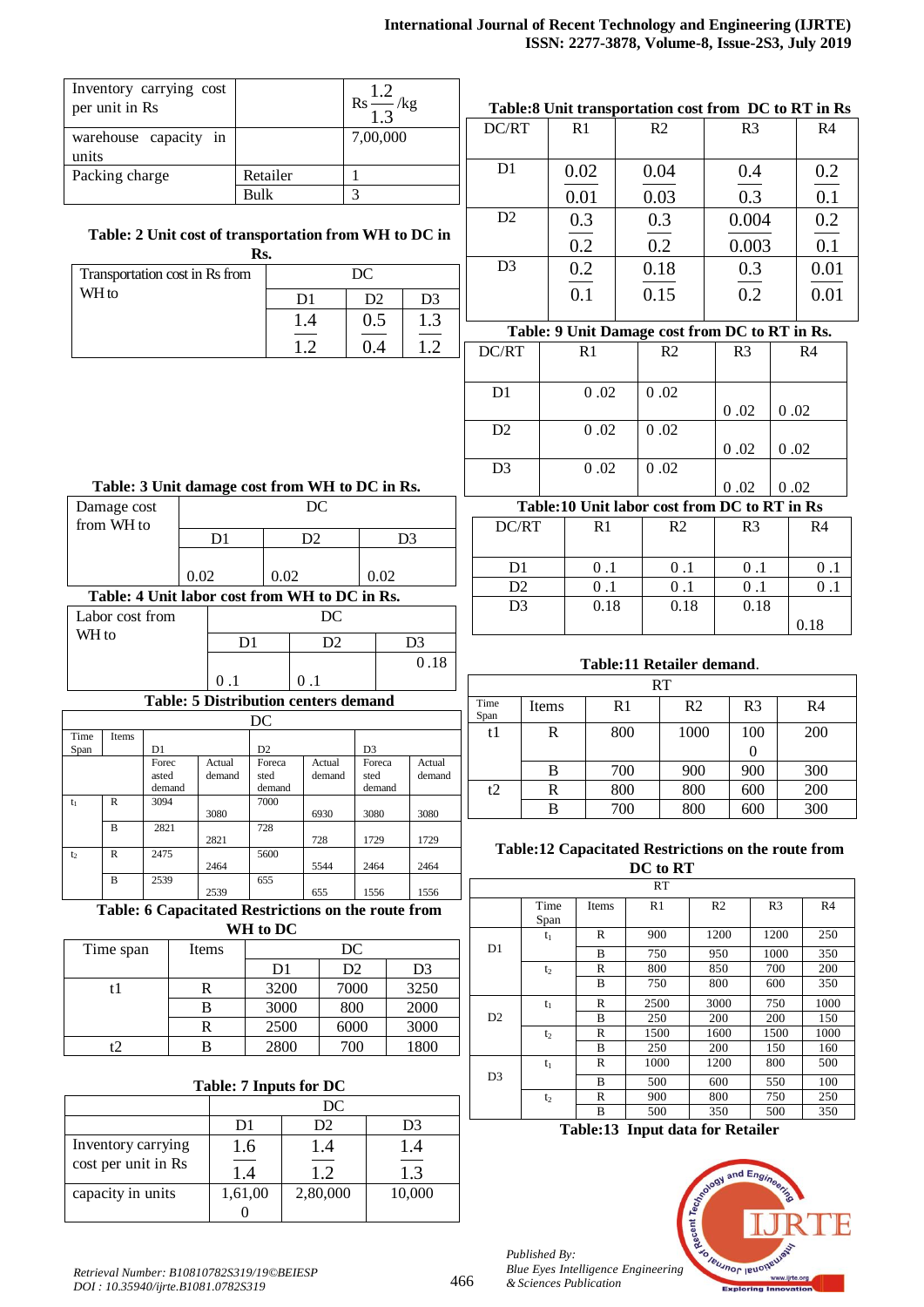# **MULTI-OBJECTIVE MULTI TIME SPAN FRACTIONAL CAPACITATED TRANSPORTATION PROBLEM IN THE TWO ECHELON SUPPLY CHAIN WITH MULTIFORM ITEMS AND MIXED CONSTRAINTS**

|          |          | R2     | R3     | R4     |
|----------|----------|--------|--------|--------|
| Retailer | 1,20,000 | 75,000 | 60,000 | 50,000 |
| Capacity |          |        |        |        |

# **6. RESULTS**

The above problem can be solved by the proposed method with the help of LINGO software in two stages, the optimal solution for the case study are obtained these results are tabulated in tables: 14-20.

|  |  | Table:14 Optimal warehouse stock |  |
|--|--|----------------------------------|--|
|--|--|----------------------------------|--|

| Time Span | Items | Number of units  |
|-----------|-------|------------------|
|           |       | $IW 111 = 13174$ |
|           |       | $IW 121 = 5278$  |
| l٥        |       | $IW 211 = 10539$ |
|           |       | $IW 221 = 4769$  |

### **Table:15 Optimal number of units transported from WH to DC**

| Time span      | Items | Numbers of units |      |      |  |  |
|----------------|-------|------------------|------|------|--|--|
|                |       | D1               | D2   | D3   |  |  |
| l1             |       | 3094             | 7000 | 3080 |  |  |
|                |       | 2821             | 728  | 1729 |  |  |
| $\mathsf{t}_2$ |       | 2475             | 5600 | 2464 |  |  |
|                |       | 2558             | 655  | 1556 |  |  |

**Table: 16 Optimal level of inventory at DC**

| Time  | Items | DC           |                |                |  |  |  |  |
|-------|-------|--------------|----------------|----------------|--|--|--|--|
| span  |       |              |                |                |  |  |  |  |
|       |       | D1           | D <sub>2</sub> | D <sub>3</sub> |  |  |  |  |
| t1    | R     | $ID111 = 14$ | ID112          | $ID113 = 0$    |  |  |  |  |
|       |       |              | $=70$          |                |  |  |  |  |
|       | B     | $ID121 = 0$  | $ID122 = 0$    | $ID123 = 0$    |  |  |  |  |
| $t_2$ | R     | $ID211=11$   |                | $ID213 = 0$    |  |  |  |  |
|       |       |              | $ID212 =$      |                |  |  |  |  |
|       |       |              | 56             |                |  |  |  |  |
|       | B     | $ID221=19$   | $ID222 =$      | $ID223 = 0$    |  |  |  |  |
|       |       |              |                |                |  |  |  |  |

**Table: 17 Optimal numbers of units transferred from DC to RT**

| RT             |                |                |              |                |                |                |  |  |  |
|----------------|----------------|----------------|--------------|----------------|----------------|----------------|--|--|--|
|                |                |                |              |                |                |                |  |  |  |
| DC             | Time           | Items          | R1           | R <sub>2</sub> | R <sub>3</sub> | R <sub>4</sub> |  |  |  |
|                | span           |                |              |                |                |                |  |  |  |
|                | $t_1$          | $\mathbb{R}$   | TD1111       | TD1112         | TD1113         | TD1114         |  |  |  |
|                |                |                | 900          | 1200           | 250            | $\Omega$       |  |  |  |
|                |                | $\bf{B}$       | TD1211       | TD1212         | TD1213         | TD1214         |  |  |  |
| D1             |                |                | 700          | 900            | 700            | 300            |  |  |  |
|                | t <sub>2</sub> | $\mathbb{R}$   | TD2111       | TD2112         | TD2113         | TD2114         |  |  |  |
|                |                |                | 800          | 850            | $\Omega$       | $\Omega$       |  |  |  |
|                |                | B              | TD2211       | TD2212         | TD2213         | TD2214         |  |  |  |
|                |                |                | 700          | 600            | $\mathbf{0}$   | 300            |  |  |  |
|                | $t_1$          | $\mathsf{R}$   | TD1121       | TD1122         | TD1123         | TD1124         |  |  |  |
|                |                |                | 1100         | $\Omega$       | 750            | $\Omega$       |  |  |  |
|                |                | B              | TD1221       | TD1222         | TD1223         | TD1224         |  |  |  |
| D2             |                |                | $\Omega$     | $\Omega$       | 200            | $\Omega$       |  |  |  |
|                |                |                |              |                |                |                |  |  |  |
|                | t <sub>2</sub> | $\mathbb{R}$   | TD2121       | TD2122         | TD2123         | TD2124         |  |  |  |
|                |                |                | 200          | $\Omega$       | 1000           | 900            |  |  |  |
|                |                | $\overline{B}$ | TD2221       | TD2222         | TD2223         | TD2224         |  |  |  |
|                |                |                | $\mathbf{0}$ | 200            | 128            | $\mathbf{0}$   |  |  |  |
|                | $t_1$          | R              | TD1131       | TD1132         | TD1133         | TD1134         |  |  |  |
|                |                |                | $\Omega$     | 800            | $\mathbf{0}$   | 400            |  |  |  |
|                |                | B              | TD1231       | TD1232         | TD1233         | TD1234         |  |  |  |
| D <sub>3</sub> |                |                | $\Omega$     | $\mathbf{0}$   | $\Omega$       | $\Omega$       |  |  |  |
|                | t <sub>2</sub> | $\mathbb{R}$   | TD2131       | TD2132         | TD2133         | TD2134         |  |  |  |
|                |                |                | $\mathbf{0}$ | 150            | $\Omega$       | $\Omega$       |  |  |  |
|                |                | $\overline{B}$ | TD2231       | TD2232         | TD2233         | TD2234         |  |  |  |

|                        |         | $\Omega$        | 0               | 472 |            |  |  |  |
|------------------------|---------|-----------------|-----------------|-----|------------|--|--|--|
| Table: 18 Optimal Cost |         |                 |                 |     |            |  |  |  |
|                        | Stage:1 |                 | Stage:2         |     | Optimal    |  |  |  |
|                        |         |                 |                 |     | total cost |  |  |  |
| Damage                 |         | $F1 = 1077.08$  | $F1 = 498$      |     | 1575.08    |  |  |  |
| Labor                  |         | $F2 = 9152.32$  | $F2 = 3826.8$   |     | 12979.12   |  |  |  |
| $IC+TC$                |         | $F3 = 2.103398$ | $F3 = 2.369645$ |     | 4.473043   |  |  |  |
| $PC+OC$                |         | $F4 = 54024.10$ |                 |     |            |  |  |  |
|                        |         |                 |                 |     |            |  |  |  |

# **7. CONCLUSION**

This methodology presents MOMTMIFCTP in the two-echelon supply chain with mixed constraints. The main aim of this MOMTMIFCTP is to minimize the cost related to quality, packing charge of the entire supply chain also provide an optimal inventory level for warehouse and distribution centers. In the proposed model the objective function related transportation cost and inventory carrying cost is expressed as linear fractional function which would help the decision maker to take appropriate decision in the supply chain. An industry is taken for a case study and proposed procedure is applied to determine the feasibility in a supply chain. The developed methodology provides optimal solution for practical applications. In particular, this methodology can be easily extended too many real life situations. In future this methodology can be developed to fuzzy models and new solution approach is used to obtain the optimal solution.

### **REFERENCES**

- 1. Ana Maria. S, Rakesh. N, 1999, A review of integrated analysis of production and distribution systems, IIE Transactions 31 1061-1074
- 2. Bask, A.H., 2001, Relationships among TPL providers and members of supply chains: a strategic perspective. Journal of Business & Industrial Marketing, 2001, 16 (6), 470-486
- 3. Bhargava, A.K., singh., S.R., Bansal, D. Multi-objective fuzzy chance constrained fuzzy goal programming for capacitated transportation problem. Int. J. Compute. Appl. 107 (3), 18-23  $(2014)$ .
- 4. B.M. Beamon, 2004, Supply chain design and analytical models: models and methods, Int. Journal of production Economics 55 (1998) 281-294.
- 5. Charnes, A. & Cooper, W. W. (1961). Management models and industrial applications of linear programming, l & 2, Wiely, NY
- 6. chen, B. Bilgen, I. Ozkarahan, strategic tactical and operational production-distribution models: a review Int. Journal of Technology management 28 151-171.
- 7. Childhouse P, Towill DR, 2003, Simplified material flow holds the key to supply chain integration, OMEGA, 31 (1): 17-27.
- 8. Cohen M.A., Lee H.L., 1989, Resource deployment analysis of global manufacturing and distribution networks, Journal of manufacturing and Operations management 2, PP. 81-104.
- Disney S.M. and Towill D.R., 2003, vendor-managed inventory and bullwhip reduction in a two-level supply chain, Int. Journal of operations and production management, Vol.23 No.6.PP.625-651.
- 10. D.M. Lambert JR stock, LM. Ellram -1998 fundamentals of logistics management.
- 11. Gen. M., Syarif A ., 2005, Hybrid genetic algorithm for multi-time period production distribution planning, computers and Industrial Engineering 48, PP. 799-809.
- 12. Guidelines for measuring and mangling Co2 emission from freight transport operations Issue:1 March 2011
- 13. Gupta. N., Ali. I., Bari. A.: A compromise solution for multi-objective chance constraint capacitated transportation problem, prob stat forum 6,  $60-67(2013)$ .
- 14. Gupta. N., Bari, A,. Fuzzy multi-objective capacitated transportation problem with

*Published By:*

*& Sciences Publication* 



*Retrieval Number: B10810782S319/19©BEIESP DOI : 10.35940/ijrte.B1081.0782S319*